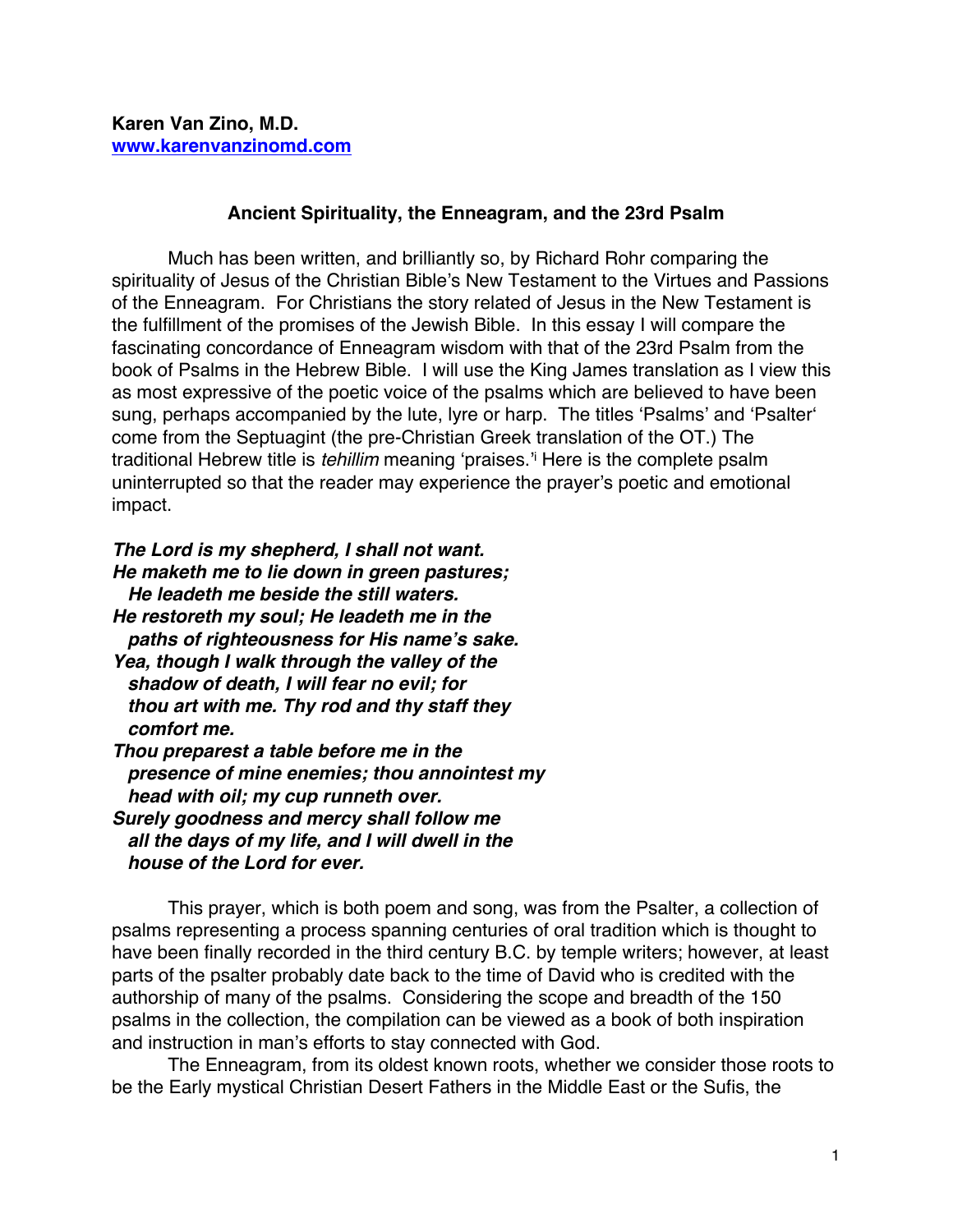mystical branch of the Moslem faith center in today's Afghanistan, the focus centered around man's search for re-connection to the divine within.<sup>ii</sup> During these early times, although the terms of ego, superego, id, and personality were millennia in the future, the

foundational concepts of nine ways in which man loses contact with his divine nature, or as George I. Gurdjieff, the great spiritual teacher put it *falls asleep* were present. The Enneagram symbol itself was brought to the Western world by Gurdjieff in the late 19th century.<sup>iii</sup> My intention here is to show how the beautiful 23rd psalm is a teaching of Enneagram wisdom in its most fundamental aspects as the totality of man's gifts from God. He need only be reminded, even if countless times, of these gifts and how to find guidance back to them.

Not only does the 23rd Psalm bring one into contact with the Essential Qualities of the nine Enneagram Types, but is also embraces all three of the Centers of Intelligence in a deeply felt, deeply touching, and deeply guiding way.

# *The Lord is my shepherd, I shall not want.*

From this opening line one is given the assurance of guidance, leadership, and abundance. Implied in a shepherd's care is the love and attention for his flock. From the first we have the leadership, the manifestation of the strength of the Eight, the clear guidance of the Six, and the abundance of the Seven, all enveloped in the Heart Center's Type Two holding embrace.

The cadence of the words, their flow from our physical tongue, miraculously viscerally felt in the English translation as well as in the original Hebrew, establishes a feeling of safety. Within these lines we may rest, take in the wisdom, be comforted, be reassured, be guided, be loved, be reminded of what is already here. In the same way, the three Centers of Intelligence of the Enneagram teaching reminds us of what is already here and real in which we can rest (the Body Center,) the comfort and love that is ever present (the Heart Center) and the reassurance and guidance always available (the Head Center.)

# *He maketh me to lie down in green pastures.*

What does lying down, and specifically lying down in a green pasture, that is a pasture soft with new grasses and nurtured with moisture of fallen rain invite? It invites a rest from all the *doing*, the active moving doing so typical of the Dutiful (Types One, Two, and Six) and the Assertive Types (Three, Seven, and Eight.) To rest, to cease to move, to slow down amidst openness is the reminder of the starting point for the types for whom this is such a challenge.

For the Type Eight specifically, to lie down in an open space can look and feel like placing oneself in a highly vulnerable position. It is God here making this happen in a nurturing and safe environment. What could be more supportive and encouraging for the Type Eight.

For Types One, Two, Three, and Seven -- the energizer bunnies of the Enneagram; special permission is given, actually commanded, to stop, lie down, invite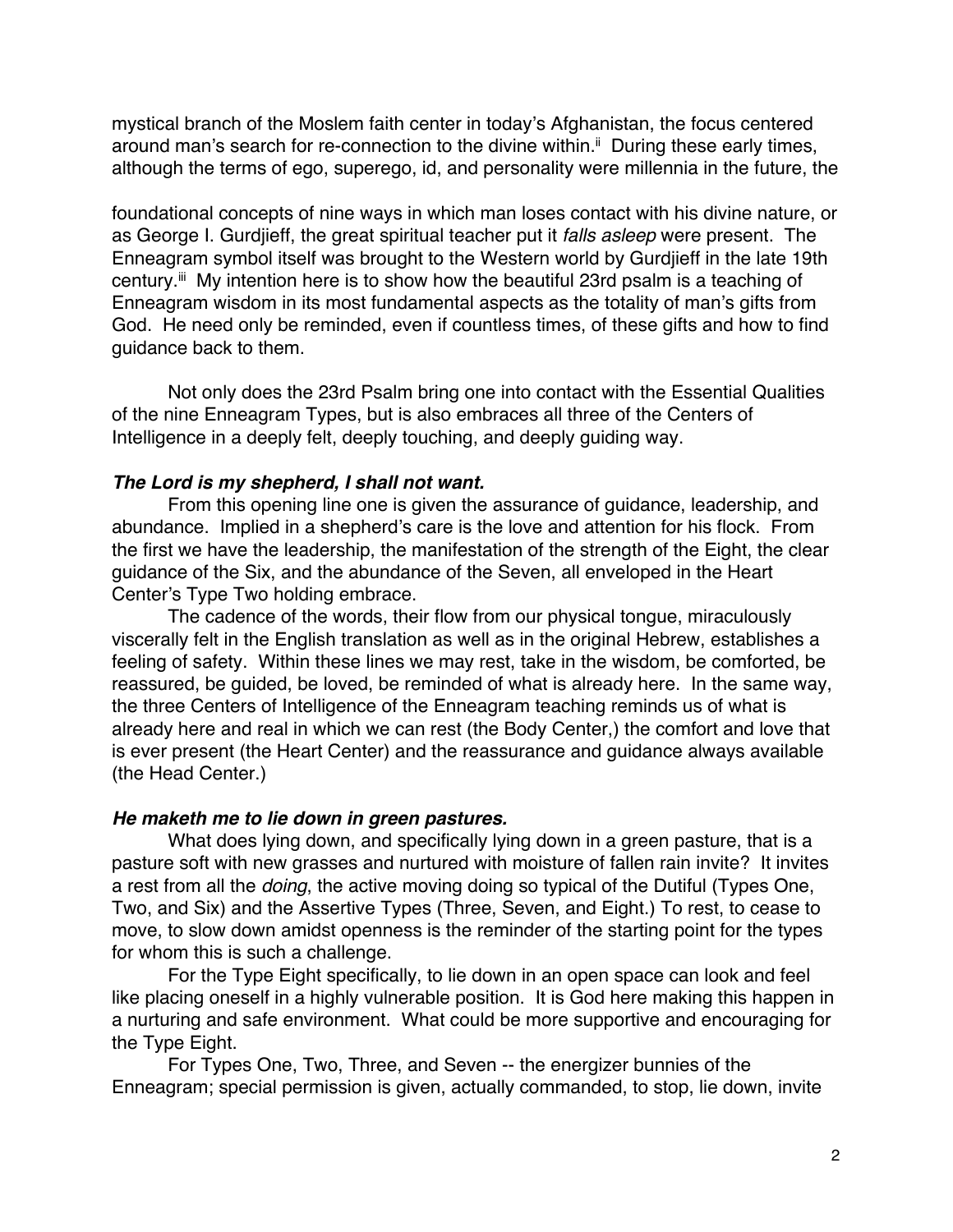in full attention to oneself amidst the luxuriant green growth. All the benefit is fully for oneself. What a relief to have this permission, this command. Here the opening may begin on the path back to one's divine self. Finding one's location on the map of the Enneagram is, much in the same way, an invitation albeit not a command, to stop and take stock amidst the rich wisdom contained therein.

#### *He leadeth me beside still waters.*

Still water is the perfect metaphor for the still mind. Still waters are clear waters where the sediment of the active stirring, turbulent flow, stamping animal hooves, uprooted earth now rest upon the river or lake bottom. We have a clear, still view as we are led to walk beside these waters. This line seems written specifically for the Thinking Triad Types seeking guidance and support to quiet their stirred unquiet minds.

For the Type Five, he or she is asked to actively walk and be led to clarity as opposed to stirring the waters to discover each and every speck of sediment and what it may add to understanding. Clarity is there, one needs only allow oneself to be led.

For the Type Six, guidance is also offered toward stillness as an antidote to the tremendous agitation of the anxious and doubting mind.

This same stillness is offered for each Type, regardless of personality perspective, and specifically for each variety of fixed habit resulting in constricted, unquiet thinking. Out of stillness opens expansiveness within which each personality type and may move toward loosening the grip of one's particular fixation.

#### *He restoreth my soul.*

Perhaps no line in this psalm is as key for each of us as we explore deeply; jettisoning habits, patterns, and the judgments of the carapace of our personality. The promise of restoration of our Soul, our *Essence* is profound. This declaration points to the connection with our Divine self as the source of our restoration, our transformation. The 'He' in this prayer may be interpreted in Enneagram wisdom as the Divine within us, the God in us. This essential wisdom is ancient. The Enneagram offers the modern man or woman a non doctrinal framework within which to work, but the core teaching is old and true and unchanging.

#### *He leadeth me in the paths of righteousness for His name's sake.*

This verse feels as if it were composed specifically in the support of the Type One and Type Eight, both upholders of righteousness. For a Type One the path of righteousness is fraught with the risks of excessive control, criticality, and perfectionism; for the Type Eight those of excessive force, anger, and oppression. 'His name's sake' is in the name of the loving, just, and patient God. As Type Ones and Eights reach out to do good, to lead, to protect others they are reminded that they are not alone and that the God within, when allowed to lead, can guide them along their journey. The juxtaposition of the framework of the Enneagram, with its Lines of Flow, its points of Integration and Stress, its very symbol a reminder of an easily followed pathway toward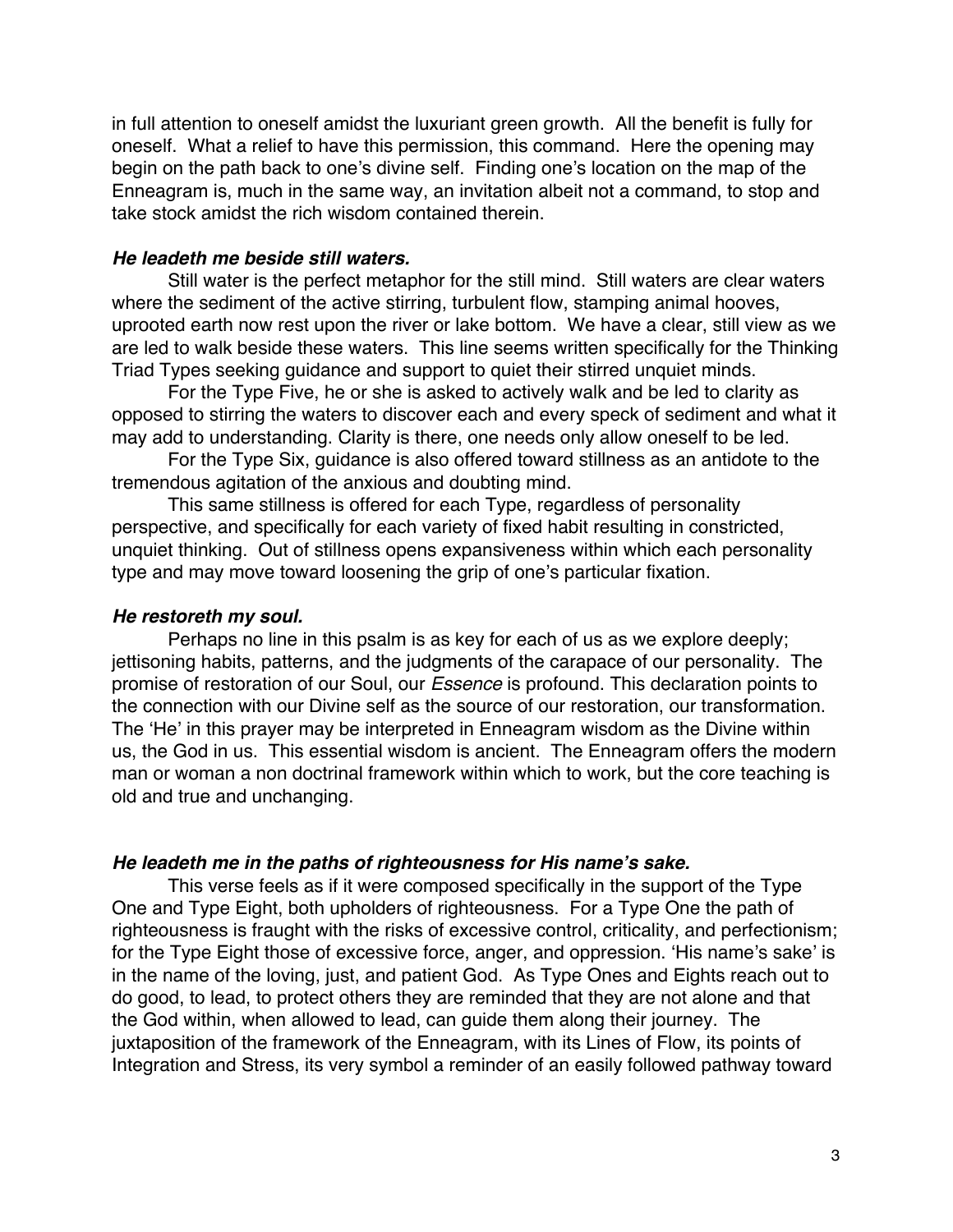self understanding and growth which ultimately supports the greatest desires of the individual.

# *Yea, thou I walk through the valley of the shadow of death, I will fear no evil, for thou art with me.*

Here we are all, every Type, reminded of our fragile humanity capable of being flicked out in an instant. It is as if the message reads: Don't get so full of yourself -- your spiritual contentment, your right knowing, your loving generosity, your glittering achievements, your dramatic uniqueness, your crystal clear vision, your steadfast loyalty, your joyful enthusiasm, your rock solid strength-*for dust though art, and unto dust shalt thou return*. *iv*

Having offered this powerful reminder the writing goes on to remind us that we are not alone. The symbol of the Enneagram begins with the circle, the universal symbol of Unity. We are all One and the wisdom of the Enneagram begins there. The *evil* that we face, in terms of the Enneagram, is our personality, the ersatz version of our *Essence*, our true Divine self. As the ancients reminded mortal man of this, so can modern man realize and explore the same truth.

### *Thy rod and thy staff they comfort me.*

As humans we are prone into the thinking that we have to *do it all ourselves.* We are given here the reminder of firm (the rod) direction and the opportunity for rescue (the staff) and in that realization we may take comfort. I'm reminded of a line from Goethe's *Faust: man errs as long as he doth strive.*<sup>v</sup>The ancient teaching is not to not strive, but to know that there is help along the way and that it is likely that you will need to be plucked up out of the rut of your errors with the rescuing staff. The Enneagram accomplishes the same purpose by offering a dynamic system in which, through awareness and study, one may predict and notice where one is likely to need that tap of the rod and lift of the staff.

### *Thou preparest a table before me in the presence of mine enemies.*

What enemy is referred to here? What sort of table is being set? Here, as in the teaching of the Enneagram we have the enemy within one's own personality patterns, habits, behaviors, fears, and drives. The self judging inner critic, while once serving as an aid to survival, so often becomes the enemy seducing back into the status quo of our current constricted state. The table set for the ancient Jews was the law and the promises of God. It was all there for support and if attended one could be prepared for any sort of assault, be it from without or within. Much as the Torah paved the path for an ancient Jew, the Enneagram by its very nature outlines the path for the modern man. The richness of the *meal* consists of the knowledge gleaned from observation of the human nature of each of the nine types of human consciousness. Digesting this becomes the fuel for metabolizing fixations and opening to a more expansive nature.

This 'meal' can look so: for the Nine--contact with the body, for the One--a sense of authentic goodness, for the Two--generosity flowing without effort, for the Three--a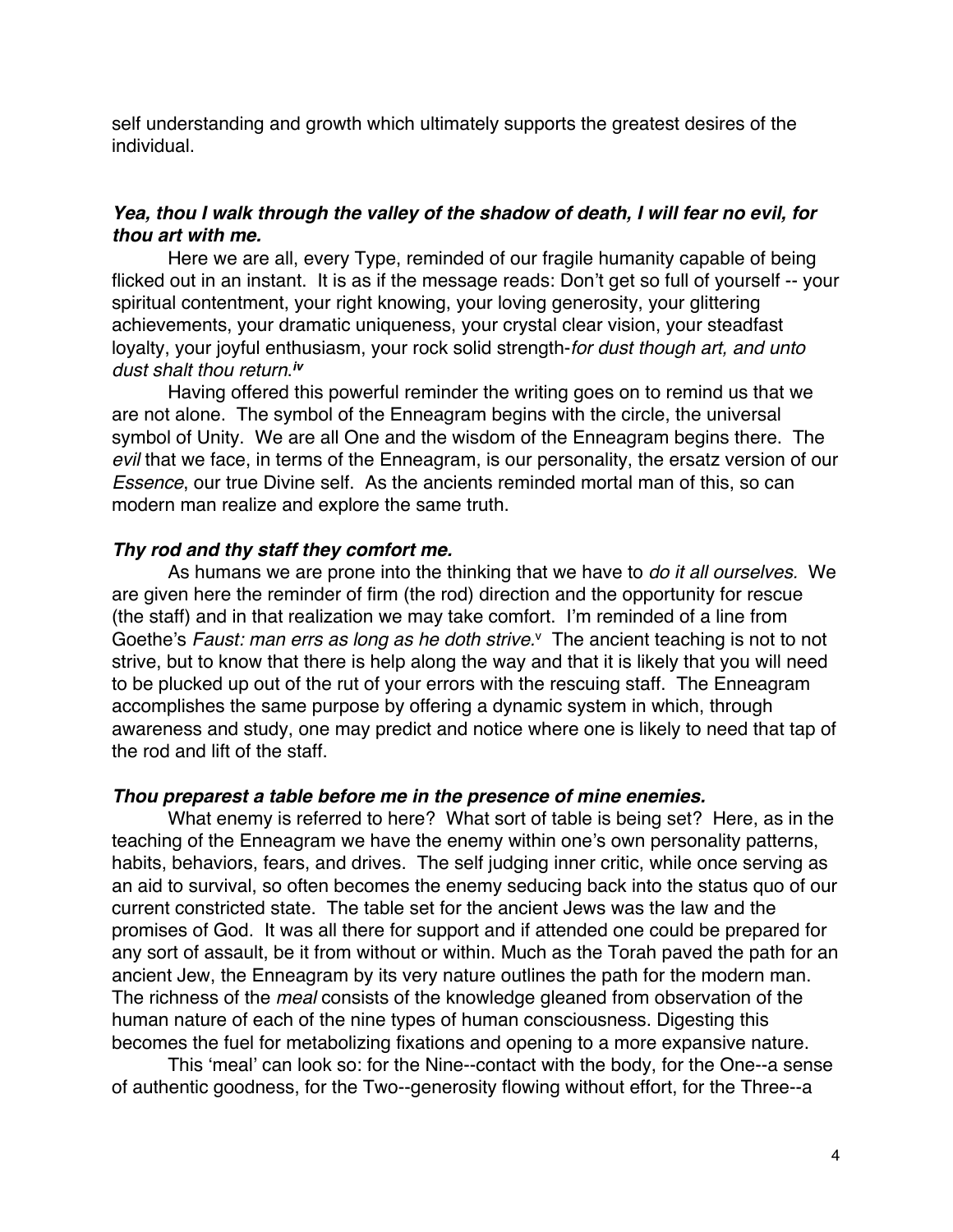dazzling value emanating without doing, for the Four--joy in the ordinary, for the Five- plenty in all that is needed, for the Six--safety in the moment without doubt, for the Seven--freedom to be with the pain, for the Eight--support to drop bravado and expose the belly of vulnerability. The table is laden--we need only to sit down and partake.

### *Thou anointest my head with oil, my cup runneth over.*

This verse assures us that the divine is in each of us, none are overlooked as we are each anointed. No one is more deserving than another and no one is overlooked. We all have the divinity within, just as no Enneagram type is better than any other type. Each is a part of the Unity of the whole and each is connected with not only his or her individual divine gift, but with all the gifts of the whole.

*My cup runneth over* seems spoken directly to the Type Five and the Type Seven where not having *enough*, be it knowledge or experience, is a key motivating fear. The reminder that one's *cup*, the container of one's Essence, one's true self, has everything needed contained within. While each type may feel he or she hasn't *enough* of something, this concept is especially prominent in these two types within the Thinking Center.

For the Type Five to feel the abundance and see it 'running over' thus allows its expression outwardly; relieves the fear that there isn't enough to go around; and stills the feeling that it is unsafe to share. For the Type Seven the 'running over' fills the cup to the brim sending the message that the chasing after more and more is unnecessary and thus can offer profound relief.

### *Surely, goodness and mercy shall follow me all the days of my life.*

We each need assurance that our purpose here on Earth can in some way answer our soul's calling. This beautiful and graceful line gives us the assurance that as we follow our path goodness and mercy follow, not just at times when we are on our best behavior or when we are especially pious, but *all* the time, *all the days of my life*.

Here is a verse that even as we can all benefit, the Type One individual will experience a particular holding, for underlying the greatest fear for the Type One is that of not being good. In the at-times ruthless pursuit of this goodness or 'rightness' the One's inner critic may become a bludgeoning tyrant, more so for the Type One than any other type. The powerful word *mercy* is the special gift here. For the Type One to feel the mercy of the divine, bring mercy for himself or herself and experience this mercy with each assault of the inner critic is the offering of both this ancient wisdom and the wisdom of the Enneagram.

# *And I will dwell in the house of the Lord forever.*

'House of the Lord'-- what does this mean? The House of the Lord is the milieu, the felt presence of the divine within us, present in each moment. The fact that we may be *asleep* to it begs the point -- it is there and will always be there and we each have the choice to dwell in its supportive, protective, and sheltering presence.

This 'House of the Lord' is the Essential Quality as taught through the Enneagram and while present for every type, possesses a particular flavor for each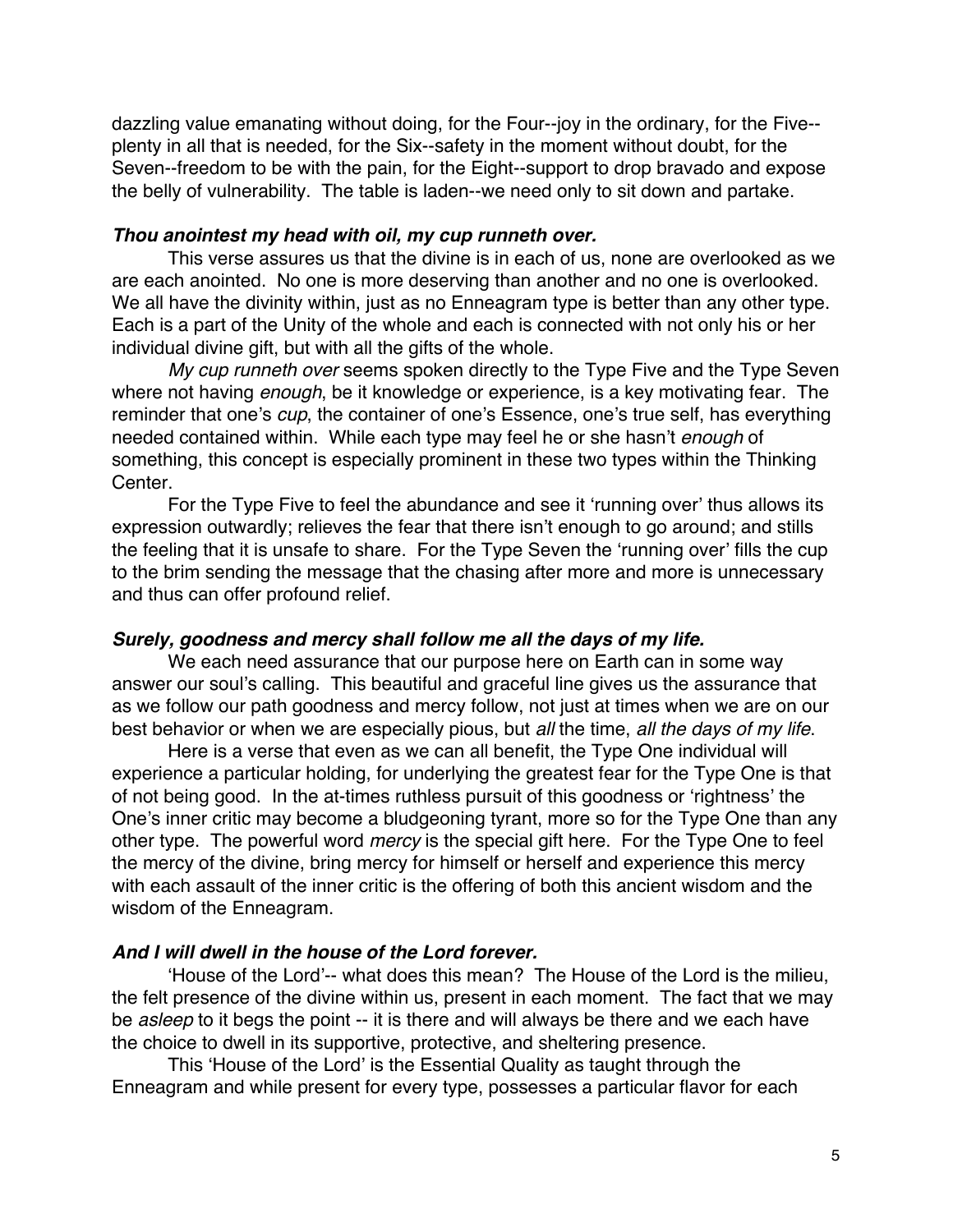individual Enneagram Type: The Nine's unity and wholeness, the One's goodness and serenity, the Two's unconditional love and sweetness, the Three's real value and authenticity, the Four's true identity and depth, the Five's real knowing and clarity, the Six's real quidance and will, the Seven's real joy and freedom, and the Eight's strength and courage.

**Amen**: a word so similar in Hebrew, Greek, Latin, French and Old English meaning *a solemn ratification or hearty approval.* The 23rd Psalm is just such a solemn and hearty approval of all that we have at our disposal to live our unique and gifted lives to our fullest touching on all of our capacities, using the knowledge of the brilliant map of the Enneagram held within the House of the Lord.